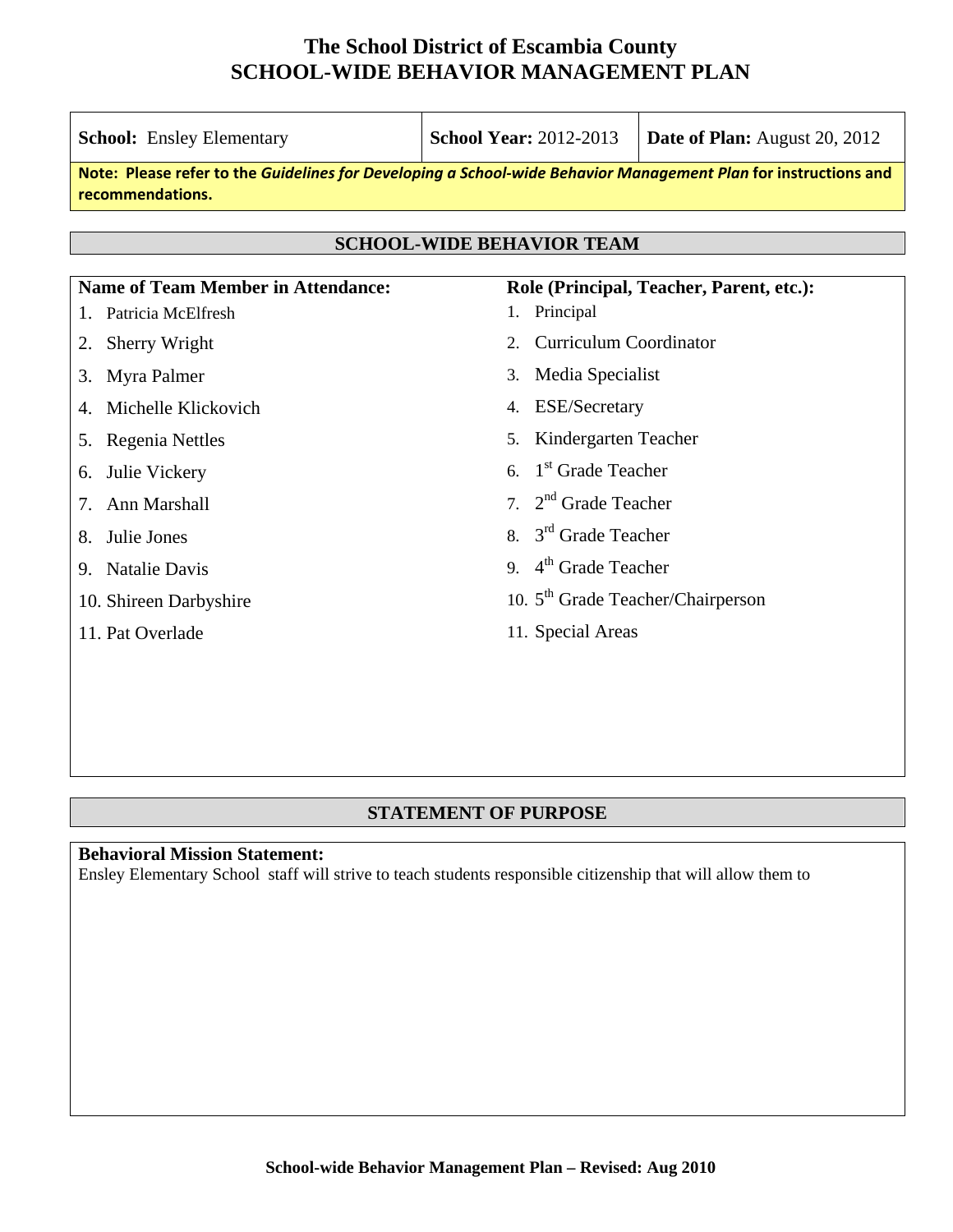#### **BASELINE DATA**

#### **PREVIOUS SCHOOL YEAR** -

| <b>Office Discipline Referrals (ODR)</b>                                         |  |  |  |  |
|----------------------------------------------------------------------------------|--|--|--|--|
| Number of Office Discipline<br>Referrals (ODR)                                   |  |  |  |  |
| Average ODR per Student<br>$(\text{\# ODR} \div \text{\# of students enrolled})$ |  |  |  |  |
| Number of Students with ODR                                                      |  |  |  |  |
| <b>Attendance</b>                                                                |  |  |  |  |
| <b>Average Daily Attendance</b>                                                  |  |  |  |  |
| Excused Tardies (Elem)                                                           |  |  |  |  |
| Unexcused Tardies (Elem)                                                         |  |  |  |  |
| Excused Early Check-outs (Elem)                                                  |  |  |  |  |
| Unexcused Early Check-outs (Elem)                                                |  |  |  |  |

| <b>Out-of-School Suspensions (OSS)</b>                                                          |  |  |  |  |  |
|-------------------------------------------------------------------------------------------------|--|--|--|--|--|
| Number of Incidents of<br>Out-of-School Suspension (OSS)                                        |  |  |  |  |  |
| Average OSS per Student<br>$(\text{\#} \text{OSS} \div \text{\#} \text{ of students enrolled})$ |  |  |  |  |  |
| Number of Students with OSS                                                                     |  |  |  |  |  |
| <b>In-School Suspensions (ISS)</b>                                                              |  |  |  |  |  |
| Number of Incidents of<br>In-School Suspension (ISS)                                            |  |  |  |  |  |
| Average ISS per Student<br>$(\# ISS \div \# of students enrolled)$                              |  |  |  |  |  |
| Number of Students with ISS                                                                     |  |  |  |  |  |
| <b>Bullying Prevention</b>                                                                      |  |  |  |  |  |
| <b>Percent of Students Trained</b>                                                              |  |  |  |  |  |
| <b>Percent of Staff Trained</b>                                                                 |  |  |  |  |  |

#### **ADDITIONAL DATA AND OUTCOMES**

**What other data or outcomes will your school use for continuous monitoring of your school-wide behavior management plan (e.g., academic data, faculty attendance, school surveys, training, ESE referrals, etc.)? The outcomes may also include various ways of analyzing school-wide behavioral data as outlined in the** *School-wide Behavioral Data Guide* **(e.g., referrals/suspensions by grade level, location, problem behavior, time of day, student, class, etc.).**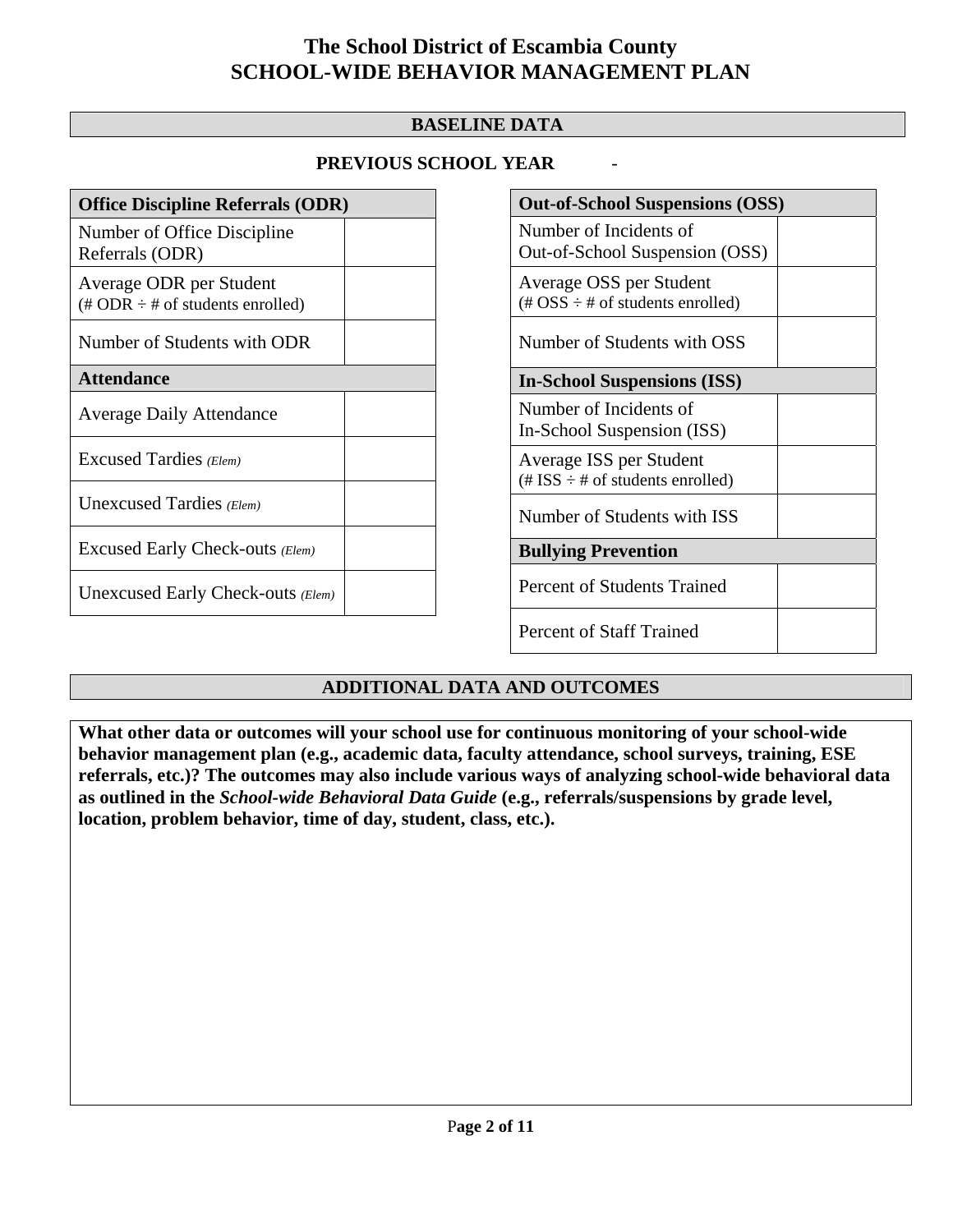### **SCHOOL-WIDE BEHAVIORAL GOALS**

| 1. Out-of-school suspension                                                             |
|-----------------------------------------------------------------------------------------|
| 2. Attendance                                                                           |
| 3. Bullying                                                                             |
| 4. Office Discipline Referrals                                                          |
| 5. Tardies (Elementary - see attached plan) or Other School-wide Behavior Goal          |
| 6. Early Check-Outs (Elementary - see attached plan) or Other School-wide Behavior Goal |
| 7. Other School-wide Behavior Goal                                                      |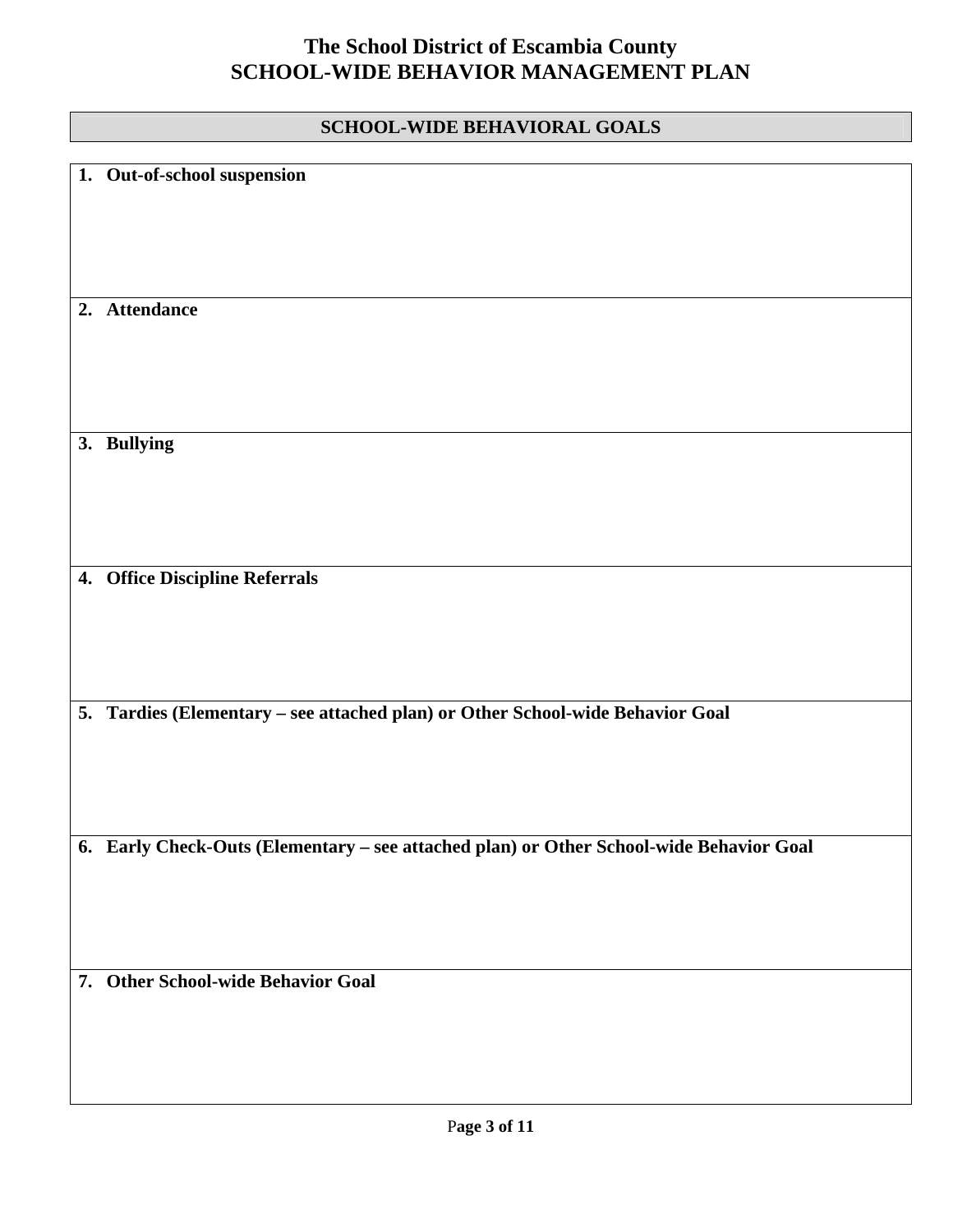#### **PROGRESS MONITORING**

**Your school-wide behavior team should meet to review data and discuss concerns or revisions to your school-wide behavior management plan once a month and complete progress monitoring forms quarterly. Describe when you plan to meet (days, location, and time) throughout the school year.** 

**Describe the procedures that your school will use to collect, summarize, and analyze the behavioral data prior to team meetings. Procedures are required for entering the information into the database, summarizing the data, and developing graphs using the** *School-wide Behavioral Data Guide***.** 

**How will your school document the school-wide behavior team meetings?**

**Describe how your school-wide behavior team will share the data and outcomes with your faculty, staff, and other stakeholders?**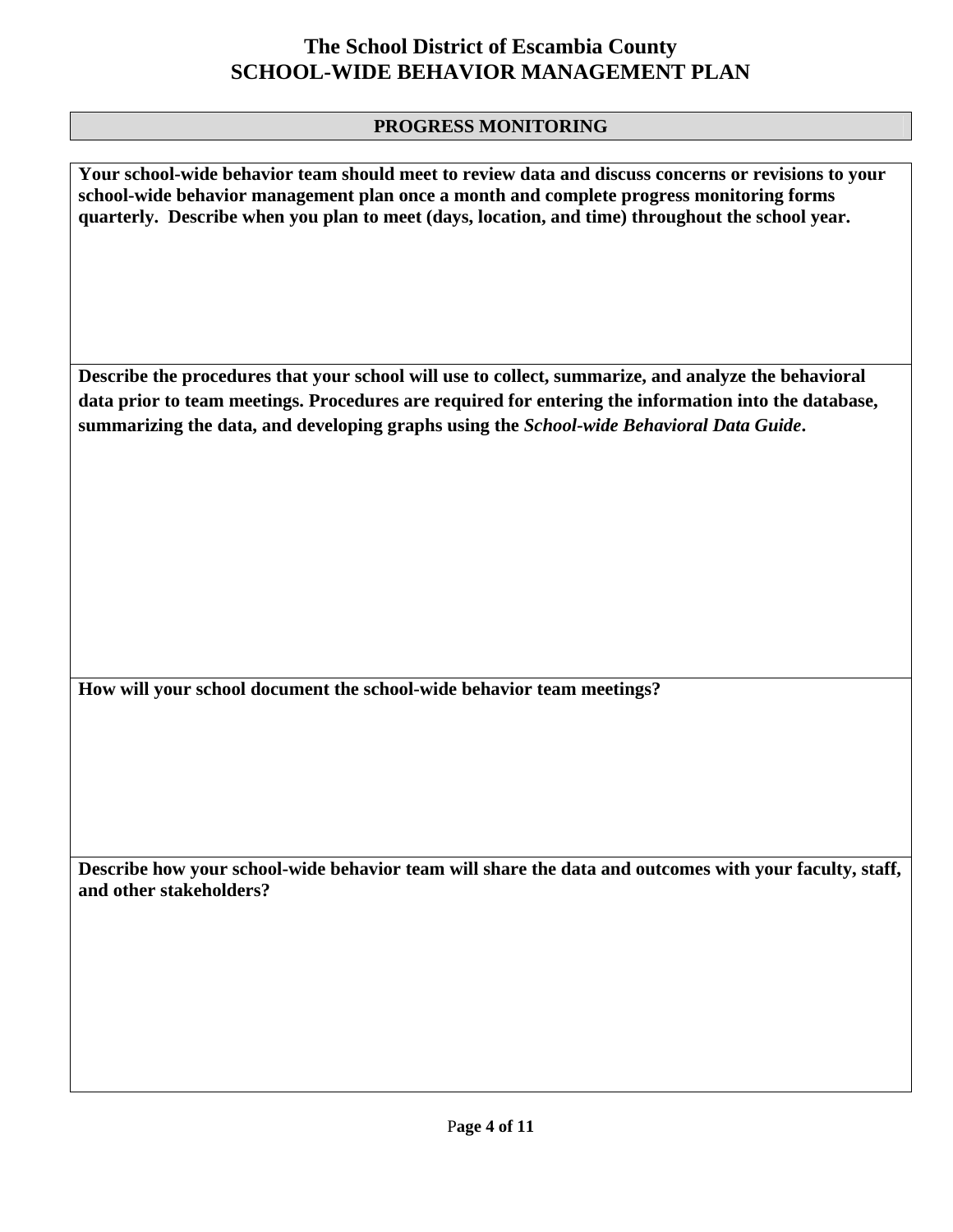#### **SCHOOL EXPECTATIONS AND RULES**

**List 3 – 5 school-wide expectations**

| Rules/<br><b>Expectations:</b> | Setting: | Setting: | Setting: | Setting: |
|--------------------------------|----------|----------|----------|----------|
|                                |          |          |          |          |
|                                |          |          |          |          |
|                                |          |          |          |          |
|                                |          |          |          |          |
|                                |          |          |          |          |
|                                |          |          |          |          |
|                                |          |          |          |          |
|                                |          |          |          |          |
|                                |          |          |          |          |
|                                |          |          |          |          |
|                                |          |          |          |          |
|                                |          |          |          |          |
|                                |          |          |          |          |
|                                |          |          |          |          |
|                                |          |          |          |          |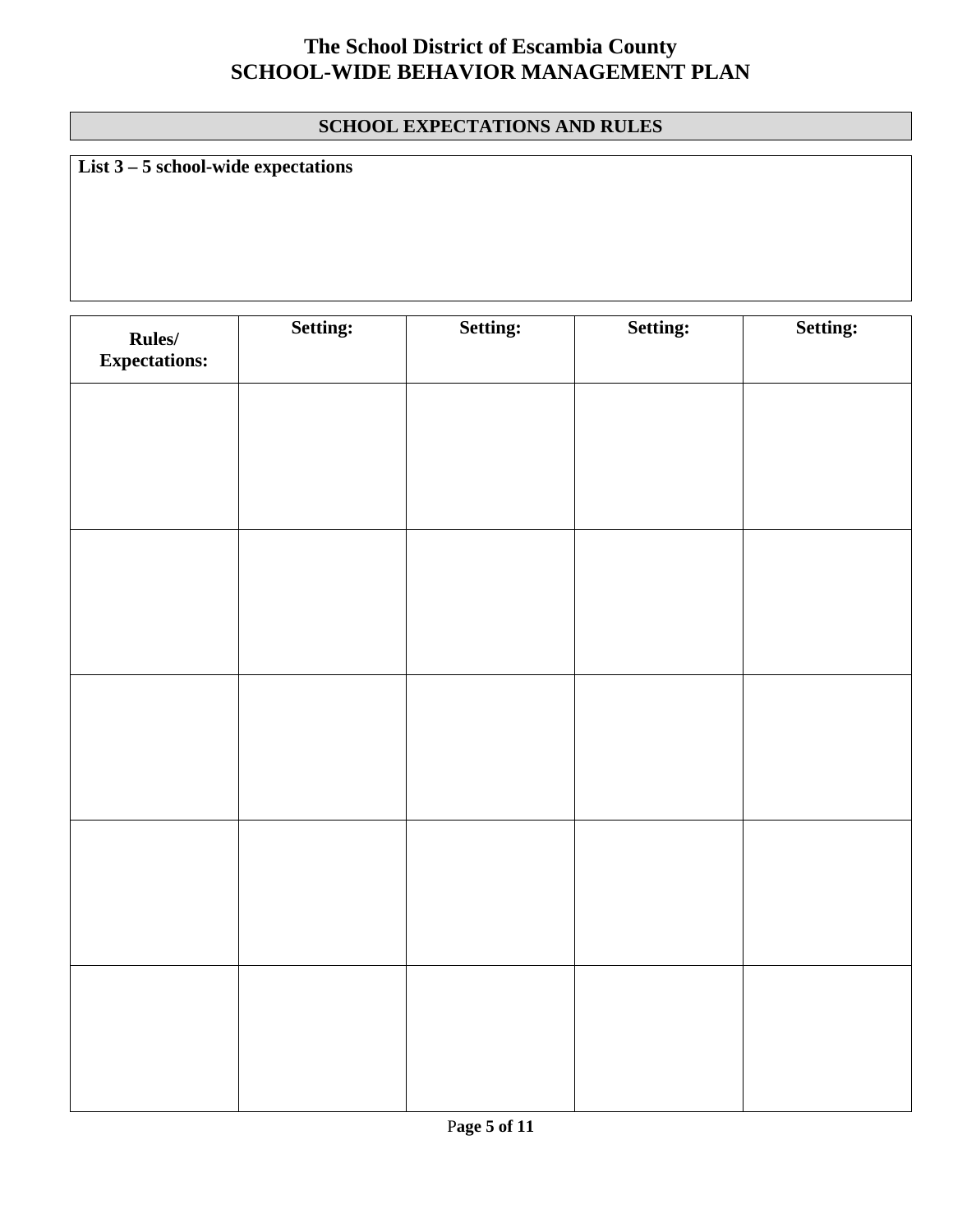#### **TEACHING EXPECTATIONS AND RULES**

**How will your school introduce the school-wide expectations and rules to all of your students and staff? During the school year, what activities will your school implement to encourage on-going direct instruction of the school-wide expectations and rules? How will your school embed the expectations and rules into the daily curriculum? How often will you plan to provide refresher training on expectations and rules to staff and students in your school? How will you orient and teach new students who arrive mid-year?**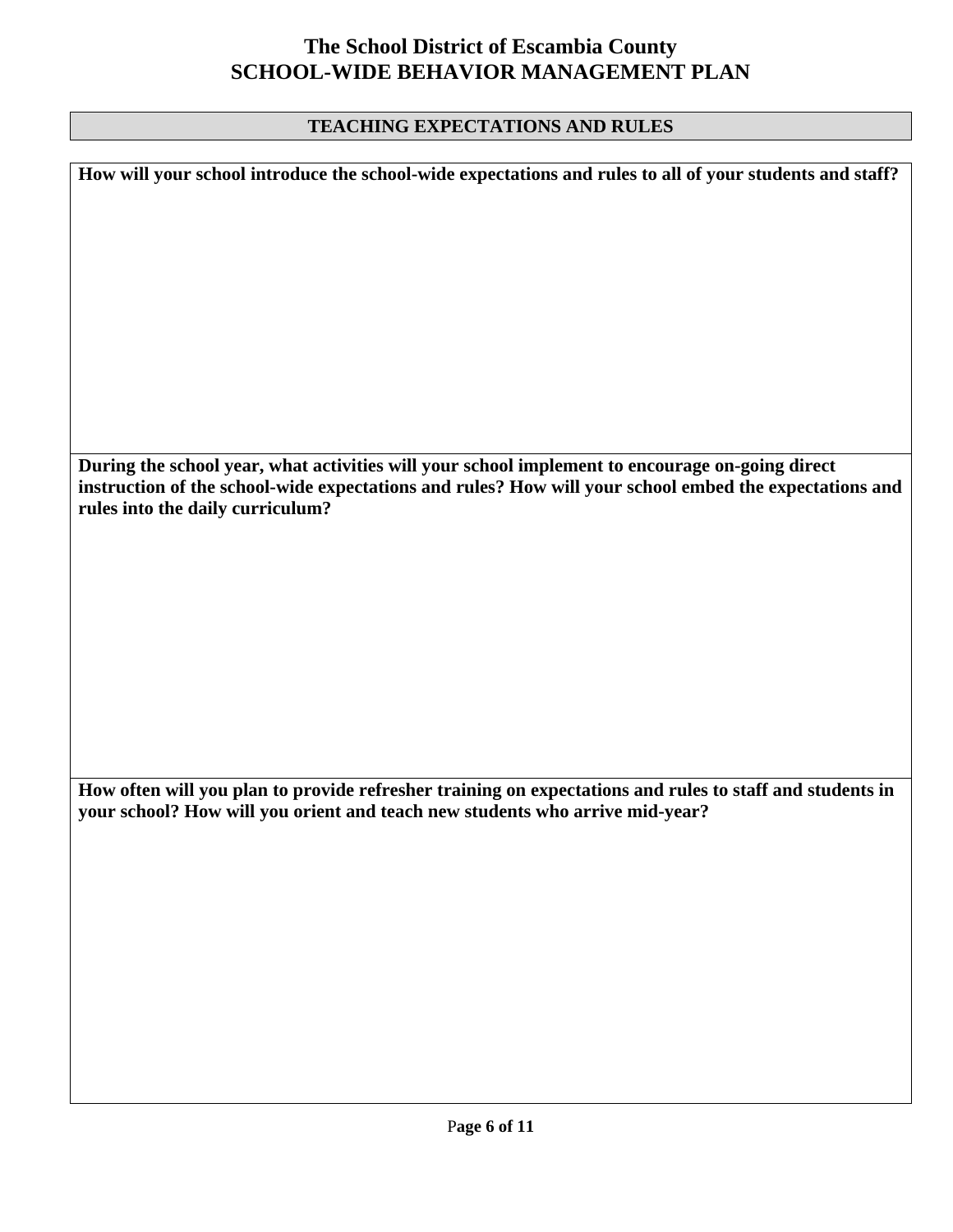#### **REWARD/RECOGNITION PROGRAM**

**What type of reward system will you use?** 

**Describe the behaviors for which you will reward or recognize students.** 

**How will you implement the reward system?**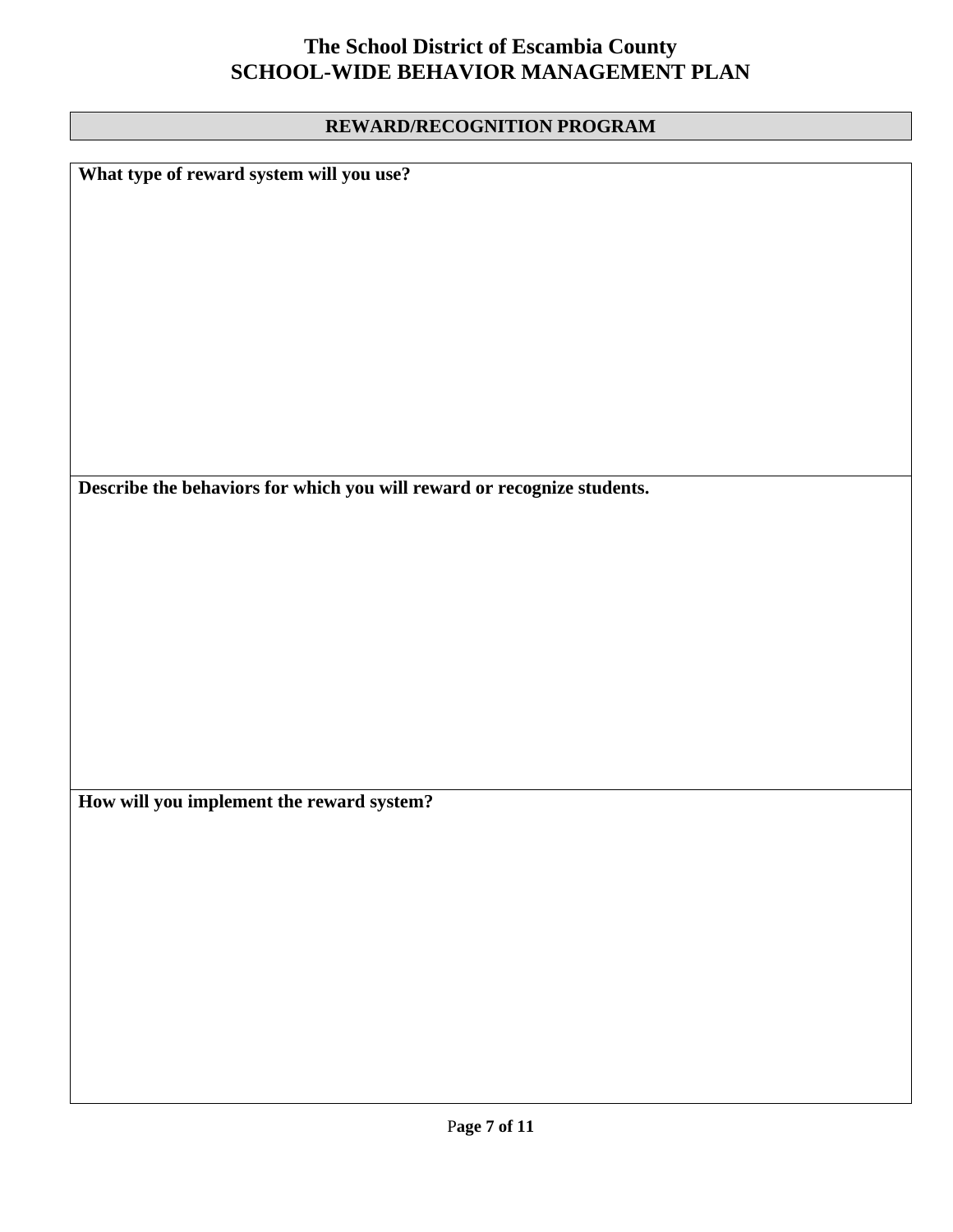### **DISCIPLINARY PROCEDURES**

**Explain the discipline process at your school. Differentiate between minor and major behavior incidents and describe the process for documenting and addressing both types of incidents. What intervention strategies will your school use to prevent behavior that results in discipline referrals and out-of-school suspensions?**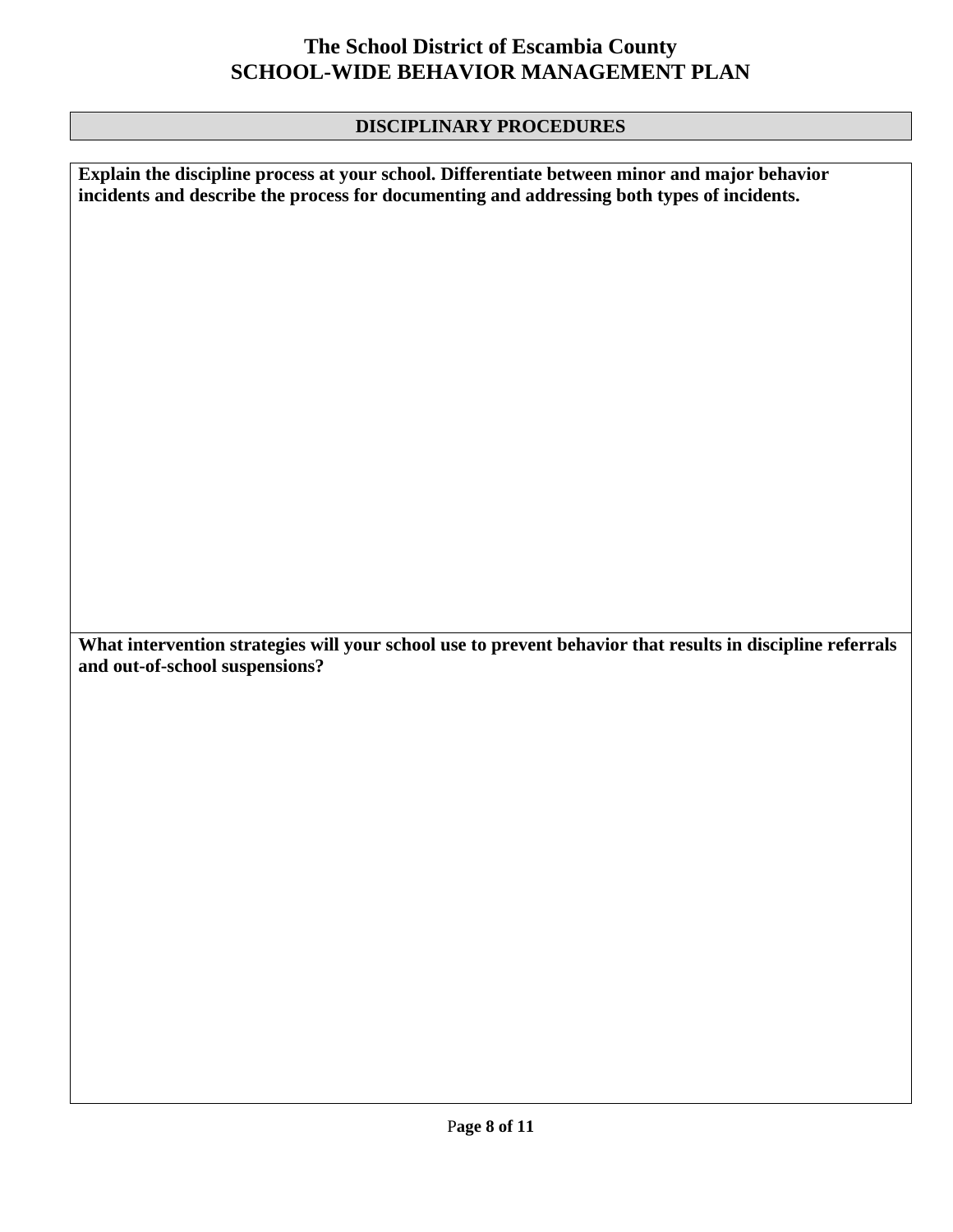#### **DISCIPLINARY PROCEDURES (continued)**

**What are the consequences or disciplinary actions that are used in your school?** 

**For Middle or High Schools: How do the adjudication guidelines complement your disciplinary procedures?**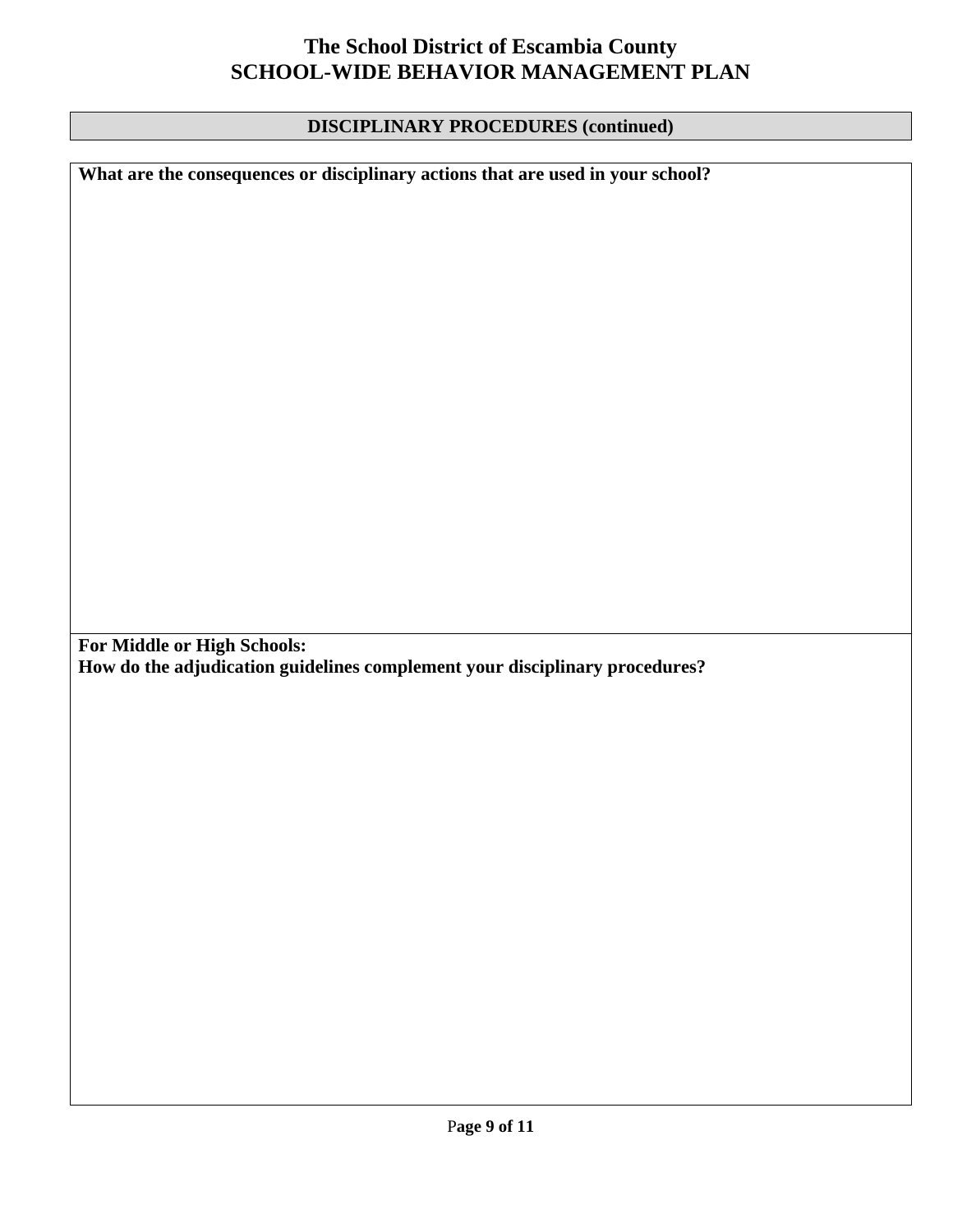#### **TRAINING AND IMPLEMENTATION**

**Describe any training needs, material needs, and/or environmental arrangements necessary to implement your school-wide behavior management plan.** 

**Describe how your school will train all faculty and staff on your school-wide behavior management plan. How will you orient and teach new faculty and staff who arrive mid-year?** 

**What school-wide routines and procedures will be implemented by all faculty and staff to facilitate your school-wide behavior management plan?**